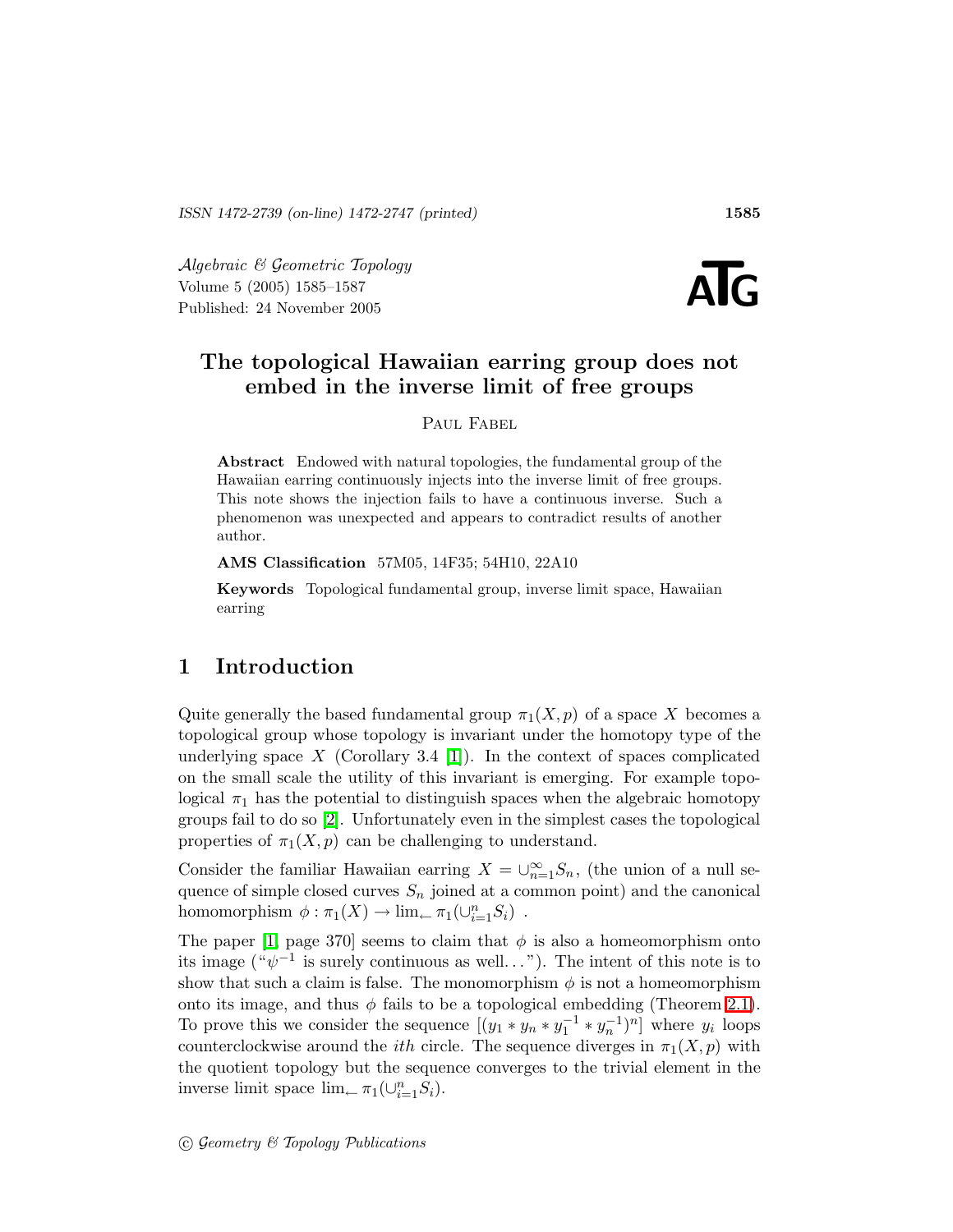### 2 Main Result

Suppose X is a topological space and  $p \in X$ . Endowed with the compact open topology, let  $C_p(X) = \{f : [0,1] \to X \text{ such that } f \text{ is continuous and }\}$  $f(0) = f(1) = p$ . Then the topological fundamental group  $\pi_1(X, p)$  is the quotient space of  $C_p(X)$  obtained by treating the path components of  $C_p(X)$ as points. Thus, letting  $q : C_p([0,1],X) \to \pi_1(X,p)$  denote the canonical surjection, a set  $A \subset \pi_1(X,p)$  is closed in  $\pi_1(X,p)$  if and only if  $q^{-1}(A)$  is closed in  $C_p([0,1],X)$ .

The space Y is said to be  $T_1$  if the one point subsets of Y are closed.

If  $A_1, A_2$ , are topological spaces and  $f_n : A_{n+1} \to A_n$  is a continuous surjection then, (endowing  $A_1 \times A_2$ ... with the product topology) the inverse limit space  $\lim_{n \to \infty} A_n = \{ (a_1, a_2, \ldots) \in (A_1 \times A_2 \ldots) | f_n(a_{n+1}) = a_n \}.$ 

The map  $f : [0,1] \to Y$  is of the form  $\alpha_1 * \alpha_2 ... * \alpha_n$  if there exists a partition  $t_0 \leq t_1 ... \leq t_n$  of [0,1] such that for each  $i \geq 1$  we have  $f_{[t_{i-1},t_i]} = \alpha_i$ .

For the remainder of the paper we use the following notation.

Let  $X_n = \bigcup_{i=1}^n \{(x, y) \in R^2 | (x - \frac{1}{n})^2 + y^2 = \frac{1}{n^2} \}.$  Note since  $X_n$  is locally contractible the path components of  $C_p(X_n)$  are open in  $C_p(X_n)$  and hence the topological group  $\pi_1(X_n, p)$  has the discrete topology.

Let  $r_n^*$  $\pi_n$ :  $\pi_1(X_n, p) \to \pi_1(X_{n-1}, p)$  denote the epimorphism induced by the retraction  $r_n: X_n \to X_{n-1}$  collapsing the  $n^{\text{th}}$  circle to the point  $p = (0, 0)$ . Let  $\lim_{\leftarrow} \pi_1(X_n, p)$  denote the inverse limit space under the maps  $r_n^*$  $\frac{*}{n}$ .

Let  $X = \bigcup_{n=1}^{\infty} X_n$  denote the familiar Hawaiian and let  $R_n : X \to X_n$  denote the retraction fixing  $X_n$  pointwise and collapsing  $\cup_{i=n+1}^{\infty} X_i$  to the point p.

The formula  $\phi([f]) = ([R_1(f)], [R_2(f)],...)$  determines a canonical homomorphism  $\phi : \pi_1(X, p) \to \lim_{\leftarrow} \pi_1(X_n, p)$ .

**Remark** The homomorphism  $\phi : \pi_1(X,p) \to \lim_{\leftarrow} \pi_1(X_n,p)$  is continuous (Proposition 3.3 [\[1\]](#page-2-0)) and one to one (Theorem 4.1 [\[3\]](#page-2-2)). Since  $\pi_1(X_n, p)$  is discrete the space  $\prod_{n=1}^{\infty} \pi_1(X_n, p)$  is metrizable and in particular the subspace  $\lim_{\leftarrow} \pi_1(X_n, p)$  is a  $T_1$  space. Consequently  $\pi_1(X, p)$  is a  $T_1$  space since  $\phi$  is continuous and one to one. Thus the path components of  $C_p(X)$  are closed in  $C_p(X)$ .

<span id="page-1-0"></span>**Theorem 2.1** The injection  $\phi : \pi_1(X, \{p\}) \hookrightarrow \lim_{\leftarrow} \pi_1(X_n, p)$  is not a topological embedding.

Algebraic & Geometric Topology, Volume 5 (2005)